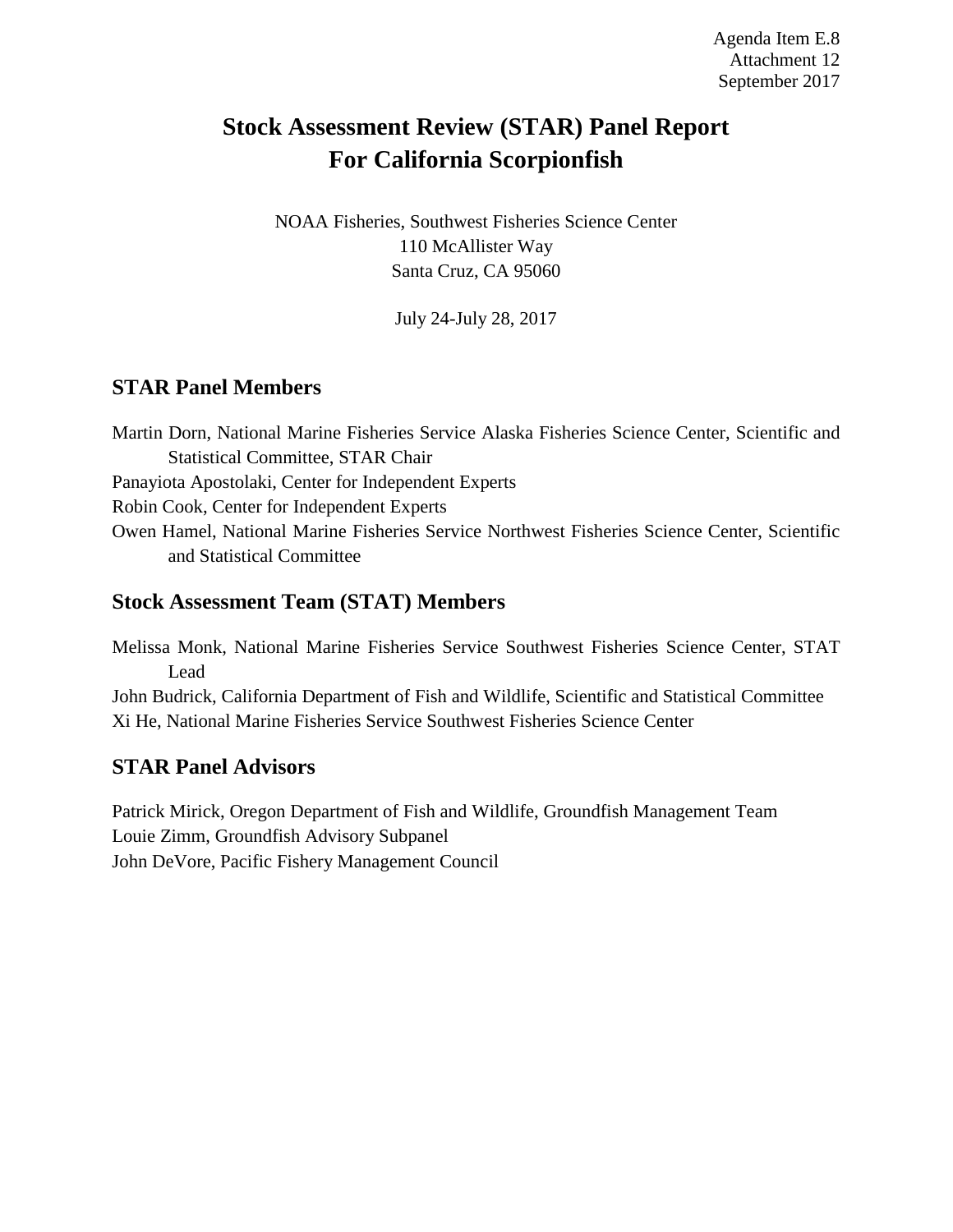#### **Overview**

The STAR Panel reviewed a full assessment of California scorpionfish (*Scorpaena guttata*) off the west coast of the United States during a five-day meeting in Santa Cruz, CA. The assessed area extended from the U.S.-Mexico border to Point Conception. Although the range of the species extends further south into Mexican waters, the lack of assessment information precluded assessment of the component of the species south of the U.S.-Mexico border. The first full assessment of California scorpionfish was conducted in 2005, and a catch-only update was done in 2015.

Based on our review, which included requests for additional analyses and model runs, the STAR Panel recommends that the assessment for California scorpionfish constitutes the best available scientific information on the current status of the stock and that the assessment provides a suitable basis for management decisions provided adequate account is taken of uncertainty.

### **Summary of Data and Assessment Models**

The assessment uses a recent version of Stock Synthesis 3 (3.30.03.06). The population model in the assessment extends from 1916 to 2016, and two sexes are modeled allowing separate growth and mortality parameters. The main sources of information in the assessment include:

- Catch and length composition from six fisheries: combined commercial fishery (primarily hook-and-line), commercial gillnet fishery, commercial trawl fishery, recreation charter fishery, recreational private vessel fishery, and a recreational "discard" fishery that represents the discard for both the recreational charter and private vessel fisheries.
- Biological information including maturity at length and length at age.
- Fishery-dependent relative abundance (CPUE) indices for the recreational fisheries in southern California. A total of four indices were derived from recreational fishery data, including indices charter and private fleet based on dockside data collections (charter 1980-2016, private 2004- 2016), and indices for retained catch and discards based on onboard observer data (2002-2016).
- Fishery-independent indices for the Publicly Owned Treatment Works (POTW) trawl survey, the NWFSC shelf-slope survey, a gillnet survey in southern California, and the Southern California Bight trawl survey. Size composition from the Southern California power plant (impingement) data was used, but no index was developed for this data set.
- New age data for the NWFSC shelf-slope survey.

Key model features include:

- Abundance indices used in the assessment were obtained using delta-GLM, negative binomial, or VAST modeling approaches.
- Growth was estimated within the model.
- A Beverton-Holt stock recruit relationship was assumed and recruitment deviations were estimated.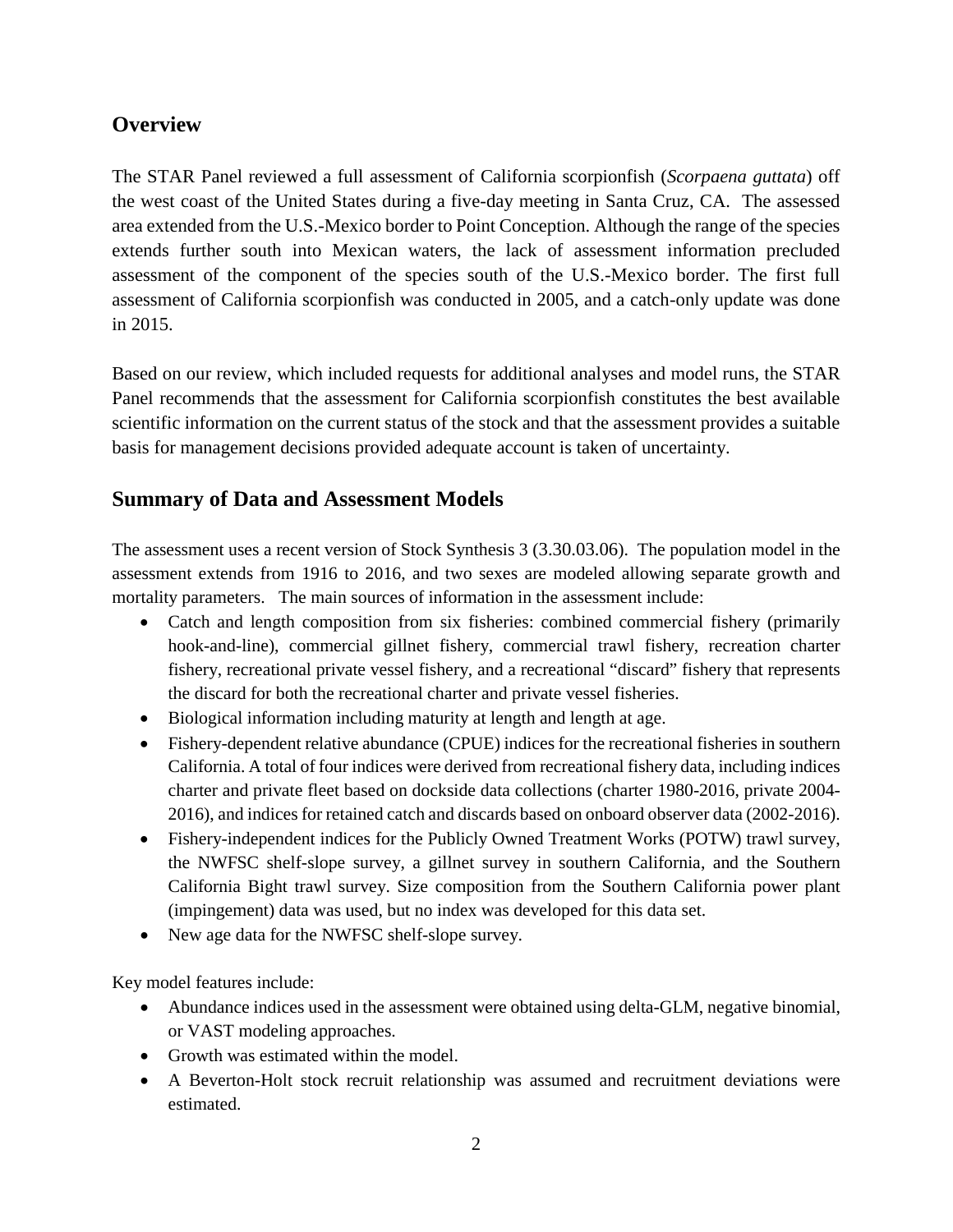- Prior distributions for steepness (Thorson pers. com.) and natural mortality (Hamel 2015) were used. Steepness was fixed at the mean of the prior for rockfish, and the pre-STAR model fixed female natural mortality at the median of the prior, and the offset for males was estimated
- Length-based selectivity curves were estimated for all surveys and fisheries. Selectivity patterns were assumed to be asymptotic except for recreational discard, which was modeled as a separate fishery with a dome-shaped selectivity pattern.
- Age data were modeled as conditional age given length in the assessment.
- Additional variance terms were estimated for all abundance indices, and length composition and conditional age at length data were reweighted using the Francis method.

#### **Requests by the STAR Panel and Responses by the STAT**

*Request 1:* Add time blocks (-1999, 2000-2005, 2006-2017) for the recreational dead discard fleet same as for the recreational retained fleets.

**Rationale:** Changes in selectivity of retained fish likely reflect changes in the retention of discarded fish.

**STAT Response:** The model was run with the 3 requested blocks, or with only two  $(-1999)$  and 2000-2017). The second block encompassing 6 years has only 3 years of data (2003-2005) on which to estimate selectivity. The three blocks reflected the changes in management better (the closed years 2000-2006 show a selectivity reflective of the retained catch in other years) than two blocks and fit the data better (1 to 2 blocks change of 8.7 log likelihood units, 2 to 3 blocks change of 5.7 units). Overall, the total biomass in 2017 changed by less than 0.1% and depletion changed from 0.574 to 0.582 with the addition of the two extra time blocks.



The STAR Panel and STAT agreed to include the change from one to three time blocks for this fleet in the final base model.

*Request 2:* Combine retained and discarded catches in the recreational index (use the number of California scorpionfish encountered per angler hour as the CPUE metric). Include retained and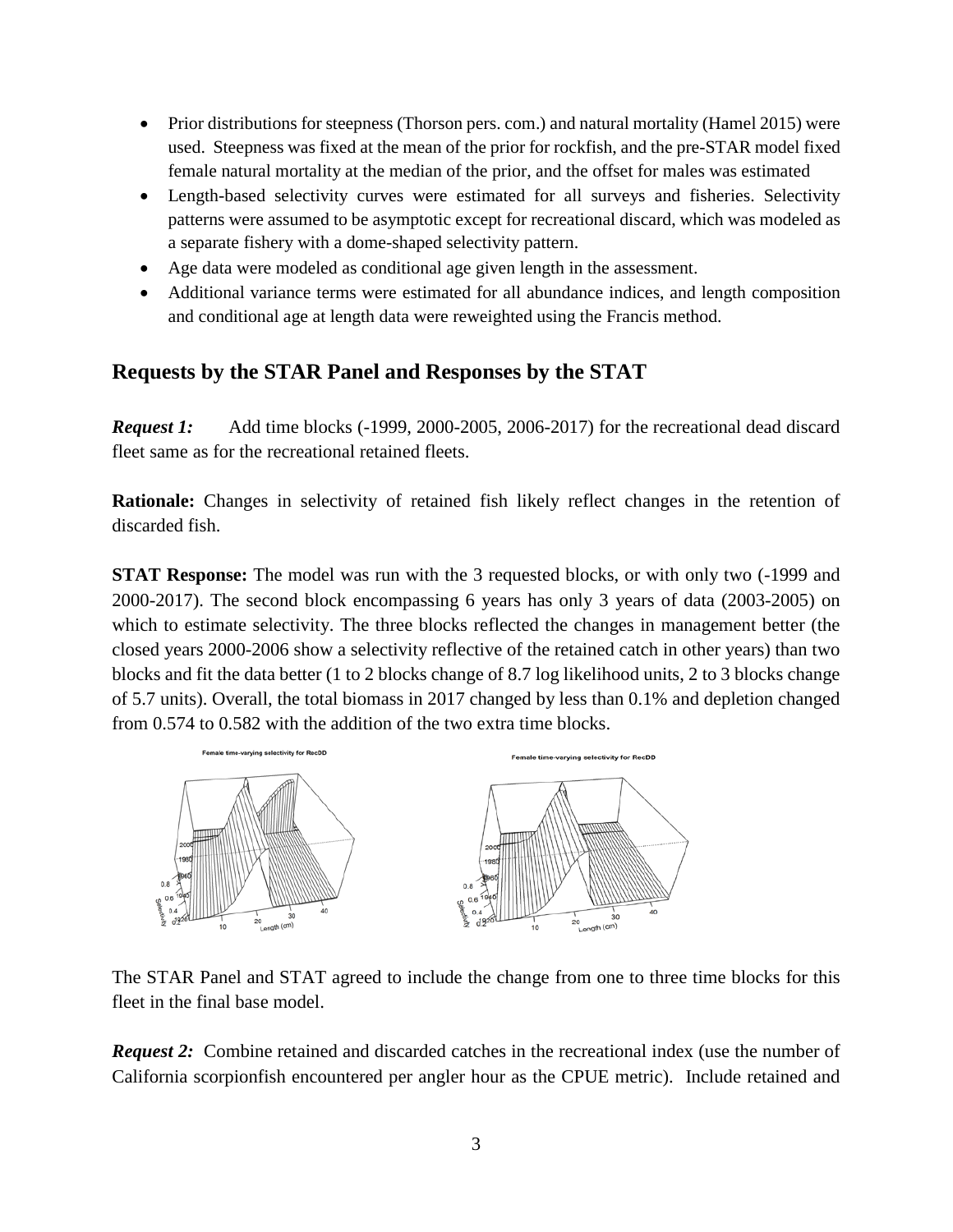discarded catches and length compositions in this new fleet with appropriate weights. Make the CPFV logbook index a survey.

**Rationale:** The STAR Panel was concerned with modeling discards as a separate fleet, and wanted to compare this approach with an alternative approach.

**STAT Response:** This turned out to be more difficult than the STAR Panel anticipated—the "discard" fleet includes discard amounts from two fisheries, but only one has composition data associated with it. So while one fleet could combine the retained and discarded in the compositions with appropriate weighting, the other would still only be based on the retained compositions (or "borrow" information from the other fleet). Given the small amounts of dead discard overall and the finding of virtually no impact of Request 1 on the model (while fitting the discard compositions better), this request was dropped by the STAR Panel.

*Request 3:* Explore the sensitivity of the recreational dockside private mode index to the thresholds in the Stephens-MacCall filtering procedure by halving the false positives and alternatively halving the false negatives. Retain the true and false positives in each of these runs.

**Rationale:** The current thresholds are ad hoc.

**STAT Response:** The original cutoff used for Stephens-MacCall filtering was a rounded value of 0.17 for the probability of catching California scorpionfish in a trip. This resulted in about 2300 each of false negatives and false positives. Halving these values was achieved by using probabilities of 0.1407 and 0.2308 respectively. The changes had relatively minor effects on the index, but moderate effect on the overall stock size, especially for the lower probability which included many more false positives, adding  $\sim$ 1600 points to the CPUE standardization set, which resulted in a model with nearly 10% more spawning biomass (both unfished and current) than the base. However, the overall pattern was unchanged.



Vea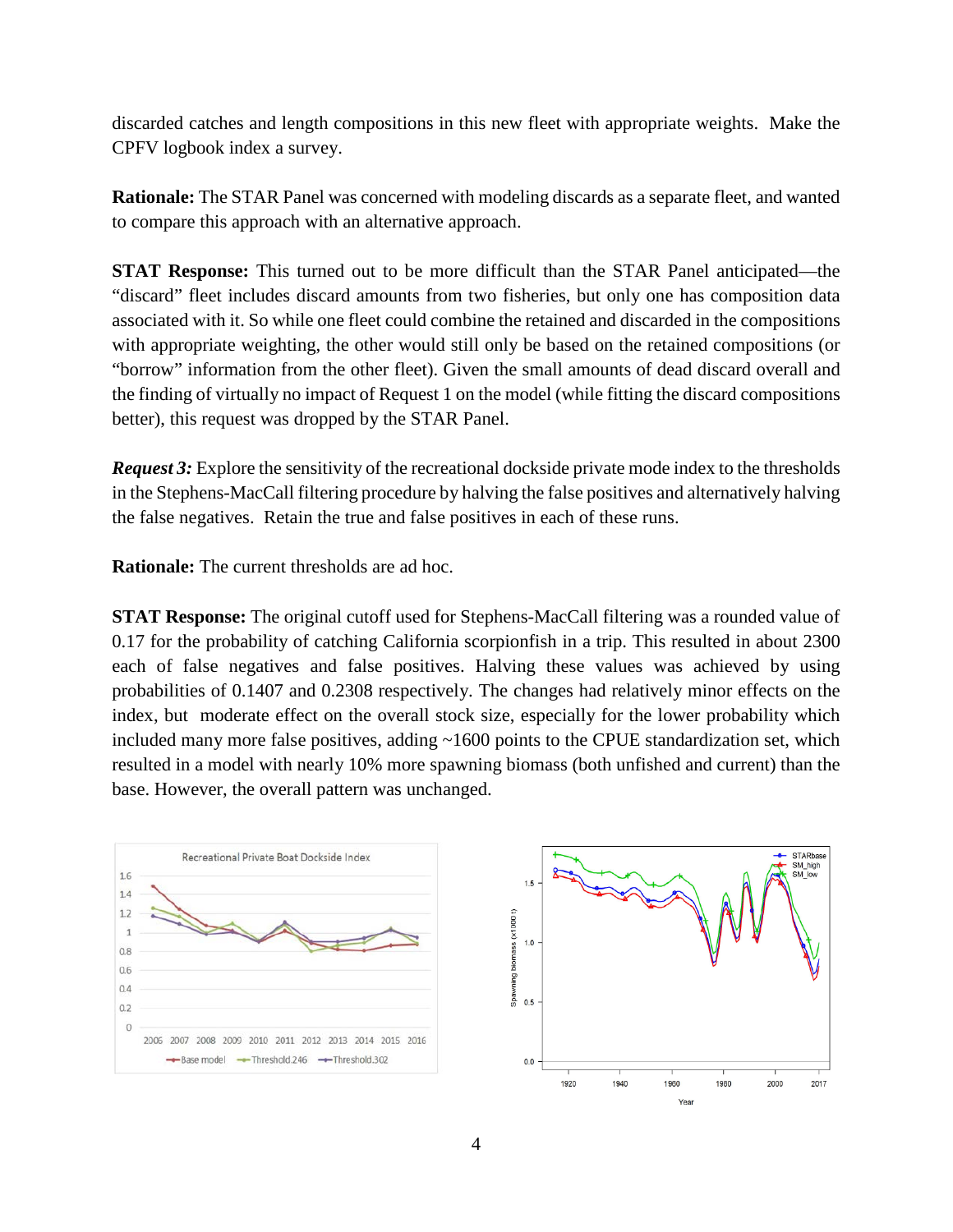Since it is not clear which data set is most appropriate, there was no recommendation arising from this analysis for the current assessment. Rather this highlights the need for more research into this topic.

*Request 4:* Do a sensitivity to the relationship between weight and fecundity. Use a generic rockfish relationship from Dick et al. 2017.

**Rationale:** There is a lack of information on this relationship in the assessment and the sensitivity of the model to this relationship needs to be understood.

**STAT Response:** The base model assumes that fecundity as proportional to weight. The model was run with an alternative where fecundity is proportional to length to the power 4.043. This model had a slightly lower depletion level (0.531 vs. 0.579, measured in spawning output rather than spawning biomass) and a slightly higher unfished equilibrium biomass estimate (by about 1%). While more research into this topic is warranted, its effect on the model outcome will likely be moderate.

*Request 5:* Evaluate the selectivity for the impingement index by allowing for a normal descending selectivity pattern.

**Rationale:** There is a strong residual pattern in the fits to length composition data, suggesting an different selectivity pattern may be appropriate for this index.

**STAT Response:** Allowing for a descending selectivity pattern resulted in a reduction in the residual pattern. The run conducted, however, did not estimate the size at the "peak" selectivity (representing here where the start of the downturn would be) and the downward slope was quite steep. Estimating this value resulted in a change from about 20 to 17 cm for this value and better overall fit of the model the length and age composition data (by about 5 log likelihood points apiece vs. the constant selectivity assumption). The scale of the population increased by approximately 15% and the 2017 depletion increased to 0.598 (vs. 0.579). The resulting selectivity pattern is close to an inverse logistic with a non-zero lower asymptote. The STAR Panel and STAT agreed that this pattern is more realistic and fits the data better than the model with full selectivity at all ages and sizes, and should be included in the final base model.

*Request 6:* Investigate the commercial net length data sources to see if they are representative of the different mesh sizes used. For a sensitivity analysis, turn off the mirroring of selectivity to the hook and line fleet and estimate a fleet-specific selectivity pattern. An additional sensitivity analysis, remove the length composition data from this fleet and continue to mirror the selectivity of the hook and line fleet.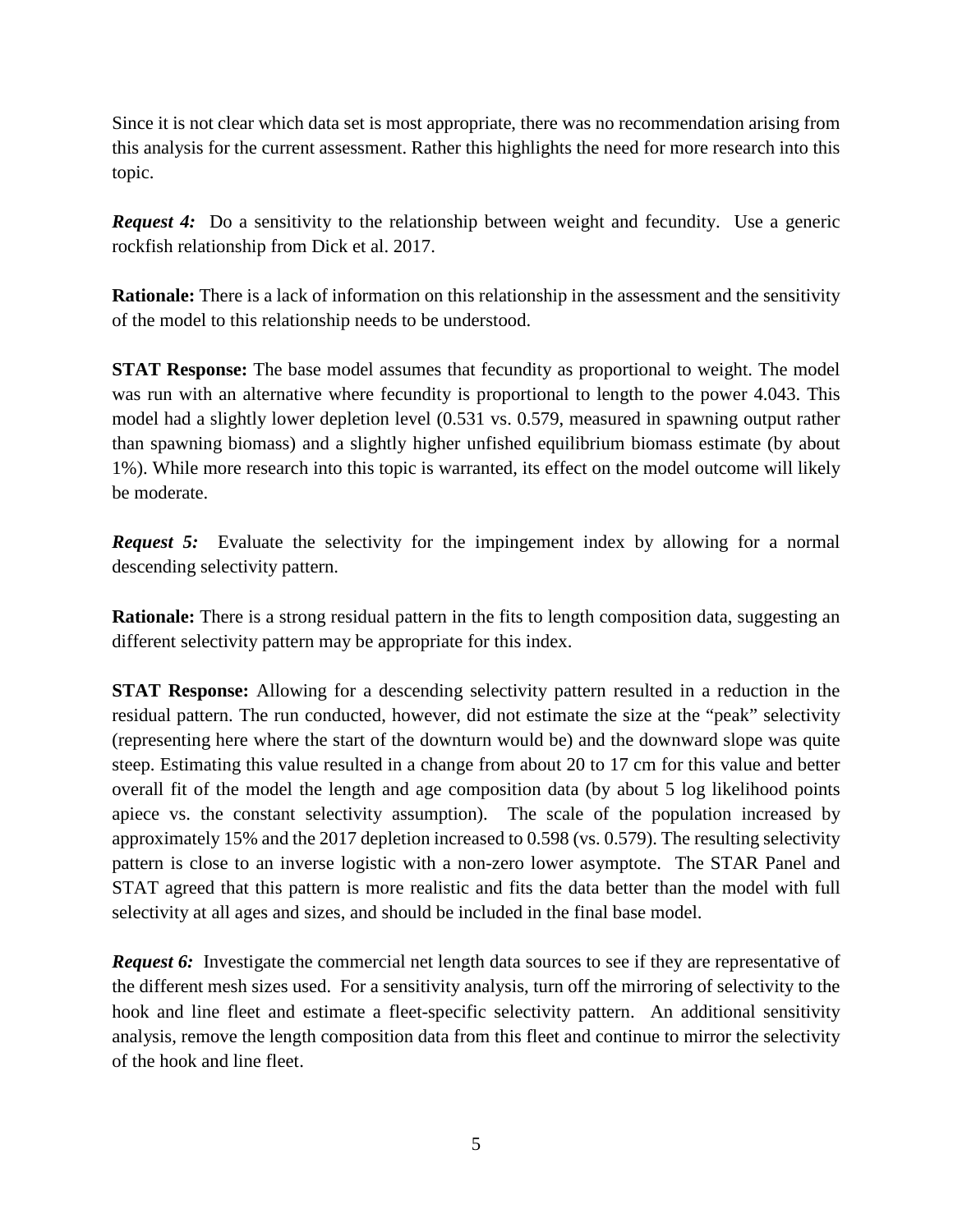**Rationale:** These lengths do not fit well in the current model. It is not clear if the length composition data are tracking the temporal changes in allowable mesh sizes.

**STAT Response:** When estimated independently for the commercial net fleet, the selectivity pattern moved far to the right of that for the hook and line fleet. Depletion (0.575 vs 0.579) and stock size decreased slightly with this change, and the fit to length composition data improved by 20 log likelihood points. Since there is relatively little length data from the commercial net fishery, dropping that length data and continuing to mirror selectivity made little change from the base model, but the resulting model does not accurately reflect the apparent selectivity of the net fleet. The STAR Panel and STAT agreed that the independently estimated selectivity for the net fleet is more realistic and fits the data better, and should be included in the final base model. Since the peak value parameter hit the upper bound, it should be fixed in the final model.

**Request 7:** Turn off the mirroring of the gillnet survey to the POTW survey selectivity and allow the model to estimate a survey-specific selectivity.

**Rationale:** The length composition data do not fit well in the current model.

**STAT Response:** The model run following this change did result in a very different selectivity pattern (nearly a straight diagonal line up from zero to the 40 cm), however, the Hessian did not converge. Dropping the gillnet data altogether had very little impact on the model. It was agreed to drop this fleet from the final base model, and recommend further investigation of this data for future use.

*Request 8:* Plot the CalCOFI sea surface temperature index for Pacific sardine with the estimated California scorpionfish recruitment deviations.

**Rationale:** To investigate the hypothesis of warmer water influencing positive recruitment.

**STAT Response:** The annual CalCOFI sea surface temperature index was correlated with the model estimated recruitment deviations. This helps explain the pattern of alternating periods of positive and negative recruitment deviations in the model. The Panel recommends further investigation of possible predictors with the goal of finding a better indicator of California scorpionfish recruitment to be considered for use within a model and for forecasting.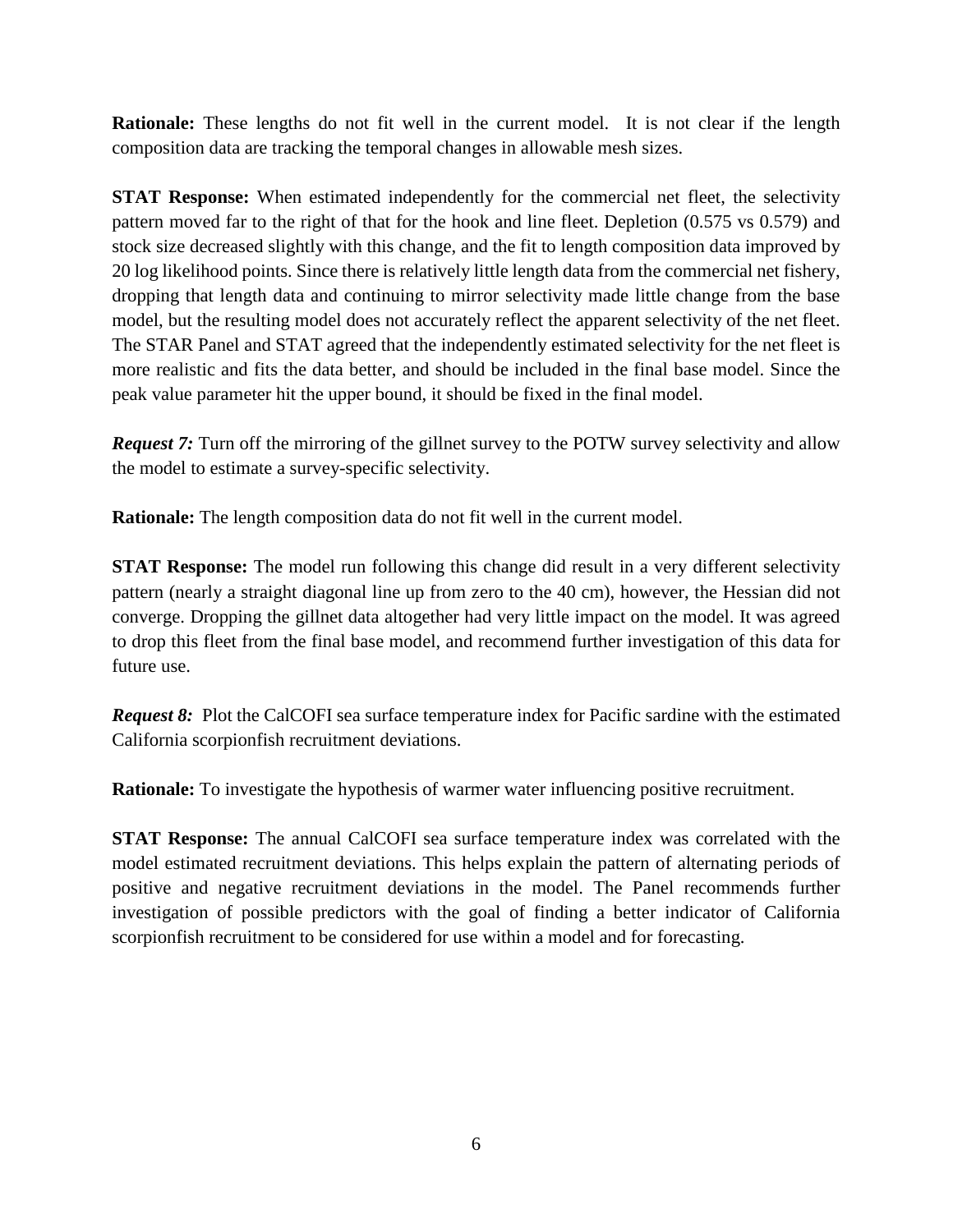

*Request 9:* Provide a model run where recruitment deviations are not estimated. Also, provide a model run with a lower sigma-r (0.3).

**Rationale:** There is concern that the higher recruitment deviations are not realistic and they sustain the trends we see in stock size regardless of removals.

**STAT Response:** A run with no recruitment deviations resulted in a higher unfished equilibrium biomass, but did not fit the data nearly as well (by over 110 log likelihood units). With half the sigma-r value (0.3), the overall scale of the stock did not change from the base, but the variation over time was suppressed somewhat. Since the results of Request 8 indicated potential underlying environmental drivers for the recruitment patterns in the base model, it was agreed that the original sigma-r (0.6) was reasonable.



*Request 10:* Prepare a new base model that changes July 26 base model as follows:

- Model the commercial net fishery with its own selectivity curve with two selectivity blocks matching the other commercial fisheries. Peak selectivity parameter needs to be fixed (not estimated);
- Model the impingement data with a descending selectivity pattern, including estimation of the peak parameter;
- Drop the gillnet survey from the model;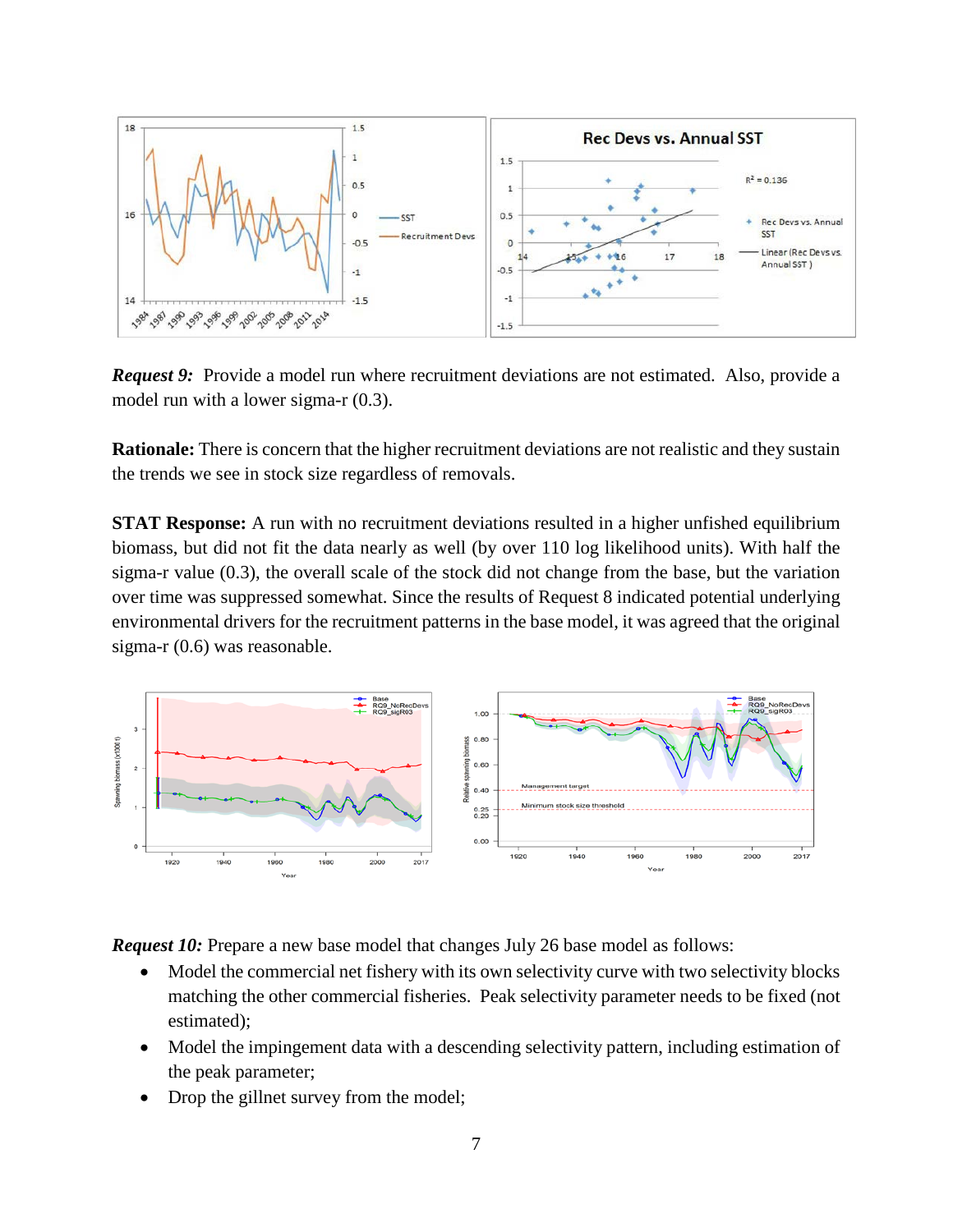- Fix M for both sexes combined based on a max. age of 23 years ( $M = 0.235$ ) (determined by averaging the third oldest estimated ages of each sex);
- Retune and jitter; and
- Evaluate diagnostics to ensure this is a sound model.

**Rationale:** These changes were agreed to by the STAT and STAR Panel.

**STAT response:** The requested model run was provided. Model diagnostics indicated that this was an acceptable model.

*Request 11:* Building on the new base model, prepare bracketing runs on natural mortality that use the 12.5% ( $M = 0.164$ ) and 87.5% ( $M = 0.335$ ) quantiles of the Hamel prior distribution.

**Rationale:** To consider for a decision table.

**STAT Response:** While the low value for natural mortality produced a reasonable result, the high value resulted in an incredibly large biomass. This request was modified below.

*Request 12.* For the high state of nature, explore a natural mortality such that the ratio of ending SSB in the high state of nature to the base case is equal to that ratio from the base case ( $M = 0.235$ ) to the low state of nature  $(M = 0.164)$ .

**Rationale:** The first exploration of a high state of nature in a potential decision table provided unrealistic results, and a follow-up run with narrower range for natural mortality did not provide adequate contrast between states of nature.

**STAT Response:** The high value of natural mortality which meets the above criteria was found to be 0.2745. This, along with the low value ( $M = 0.164$ ) results in a reasonable bracketing of the uncertainty.

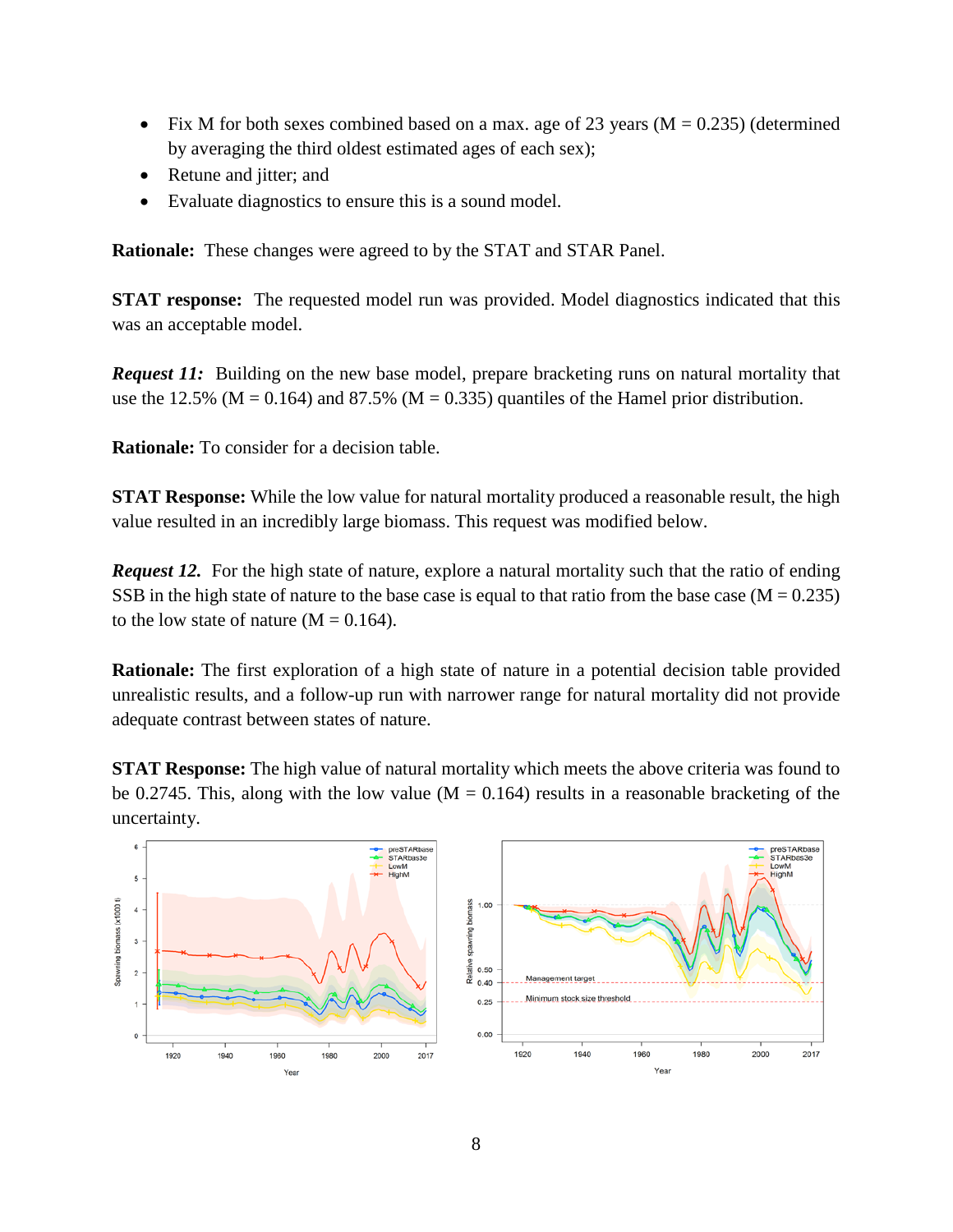*Request 13:* Provide a draft decision table with the 3 states of nature assuming the following harvest control rule for a catch stream:  $ACL = ABC$ ,  $P^*=0.45$ , sigma = 0.36; ABC buffer = 4.4% (i.e., ABC is 0.956\*OFL).

**Rationale:** This is a reasonable catch stream to demonstrate the outcomes of a potential decision table.

|      | LOW     |                 |           | BASE            |         | <b>HIGH</b>               |           |
|------|---------|-----------------|-----------|-----------------|---------|---------------------------|-----------|
| Year | Catch   | Spawning Output | Depletion | Spawning Output |         | Depletion Spawning Output | Depletion |
| 2017 | 150.032 | 451.55          | 0.3599    | 882.45          | 0.54323 | 1725.8                    | 0.64251   |
| 2018 | 150.01  | 496.18          | 0.39548   | 1017.5          | 0.62641 | 2032.5                    | 0.75671   |
| 2019 | 323.26  | 516.62          | 0.41177   | 1085.4          | 0.66822 | 2185.3                    | 0.8136    |
| 2020 | 318.23  | 430.93          | 0.34347   | 1023            | 0.62978 | 2164                      | 0.80564   |
| 2021 | 302.65  | 349.03          | 0.27819   | 954.29          | 0.58746 | 2116.4                    | 0.78794   |
| 2022 | 286.11  | 285.62          | 0.22765   | 897.23          | 0.55233 | 2069.7                    | 0.77055   |
| 2023 | 272.41  | 239.31          | 0.19074   | 855.16          | 0.52644 | 2032.8                    | 0.7568    |
| 2024 | 261.94  | 202.63          | 0.1615    | 825.32          | 0.50807 | 2006.3                    | 0.74695   |
| 2025 | 254.09  | 170.36          | 0.13578   | 804.05          | 0.49497 | 1988.4                    | 0.74029   |
| 2026 | 248.19  | 140.86          | 0.11227   | 788.57          | 0.48544 | 1976.9                    | 0.73598   |
| 2027 | 243.72  | 113.76          | 0.09067   | 777.06          | 0.47836 | 1969.8                    | 0.73334   |
| 2028 | 240.31  | 88.485          | 0.07052   | 768.39          | 0.47302 | 1965.8                    | 0.73186   |

**STAT Response:** The STAT provided the following table.

### **Description of the Base Model and Alternative Models used to Bracket Uncertainty**

Several changes were made to the pre-STAR base model during the STAR Panel review:

- The recreational discard fleet was modeled with three selectivity blocks in the same way as the recreational retained fleets.
- The commercial net fishery was modeled with its own selectivity curve with two selectivity blocks that matched the selectivity blocks used for other commercial fisheries;
- The power plant impingement data was modeled with a descending selectivity pattern;
- The gillnet survey data was dropped from the model;
- Natural mortality was assumed to be the same for males and female and fixed at median of the Hamel prior based on a maximum age of 23 years  $(M = 0.235)$  (determined by averaging the third oldest estimated ages of each sex).

#### *Alternative Models for Bracketing Uncertainty*

The high and low biomass scenarios were identified by considering uncertainty in natural mortality. The low biomass scenario was defined by the 12.5% quantile  $(M = 0.164)$  of the Hamel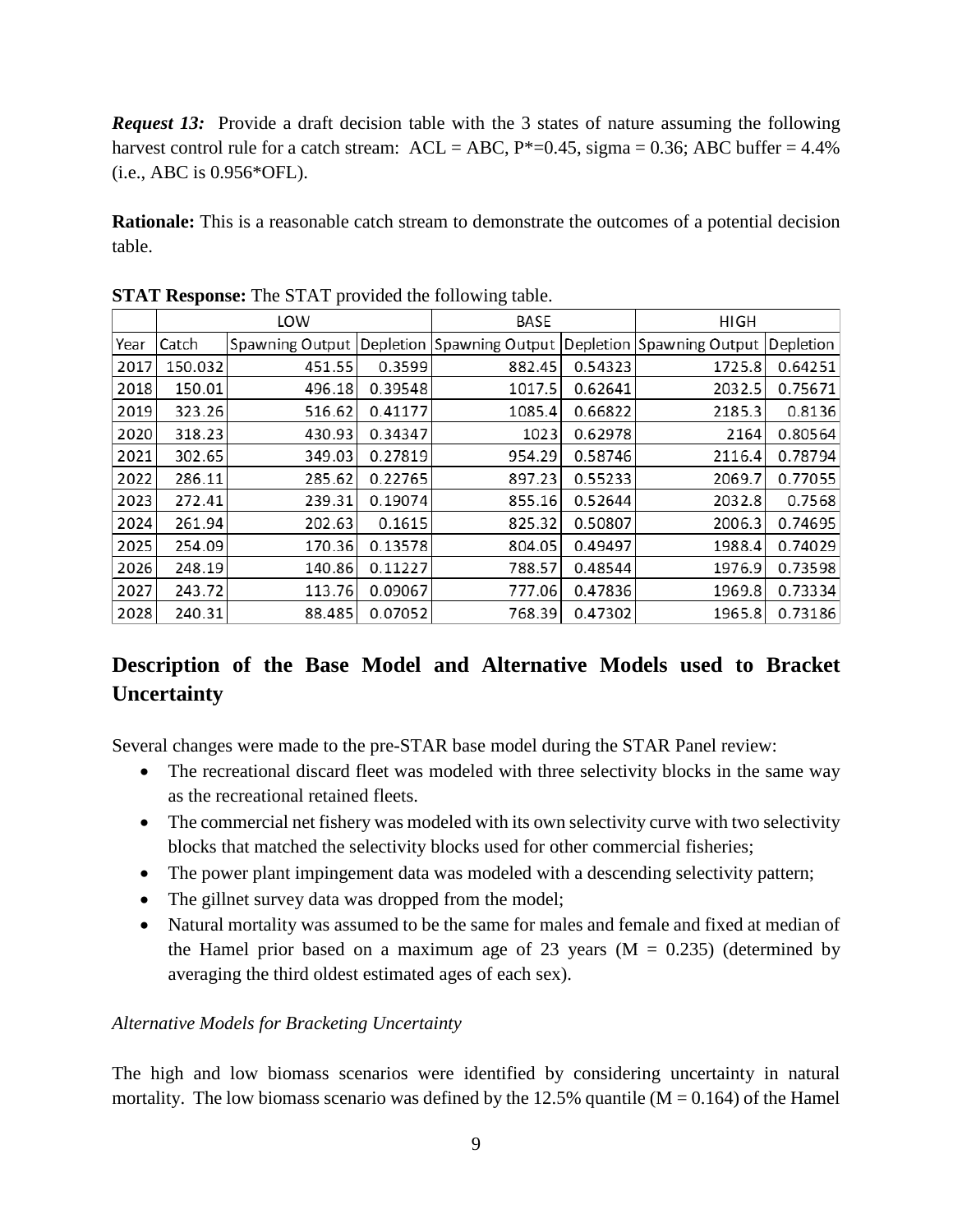prior distribution. An extremely high biomass that was considered implausible by the STAR Panel was produced when the 87.5% quantile  $(M = 0.335)$  of the Hamel prior distribution was used. Therefore an alternative approach was used for the high biomass scenario by selecting a natural mortality such that the ratio of ending spawning biomass the high state of nature to the base case is equal to that ratio from the base case ( $M = 0.235$ ) to the low state of nature ( $M = 0.164$ ).

#### **Technical Merits of the Assessment**

- This is a very thorough assessment with extensive exploration of sensitivity runs to evaluate model assumptions.
- The assessment benefits from several long time-series of abundance indices, including the POTW survey and the recreational charter CPUE indices. The survey indices used in the assessment, while noisy, were reasonably consistent with each other.
- The parameterization of the assessment model seems appropriate given the data available and the stock's exploitation history. Natural mortality and steepness were fixed and selectivity curves were assumed to be asymptotic.
- The assessment model appears to be mature and stable enough for an update assessment the next time that it is assessed.

#### **Technical Deficiencies of the Assessment**

- The stock likely extends south of southern boundary of the assessment at the US/Mexico border.
- The maturity estimates that were used in the assessment are dated and cannot be reproduced. No studies have been done of the relationship between fish weight and reproductive output.
- Ageing samples come only from the NWFSC shelf-slope survey NW slope shelf survey, which does not survey shallower than 55 m, and thus does not cover the depth distribution of the stock. The maximum age from this data set could be biased.
- The assessment used estimates of discard mortality of a distantly related species (lingcod) in a different ecological setting.
- Steepness in the assessment was based on the Thorson prior, which is only strictly appropriate for West Coast rockfish (*Sebastes spp.*).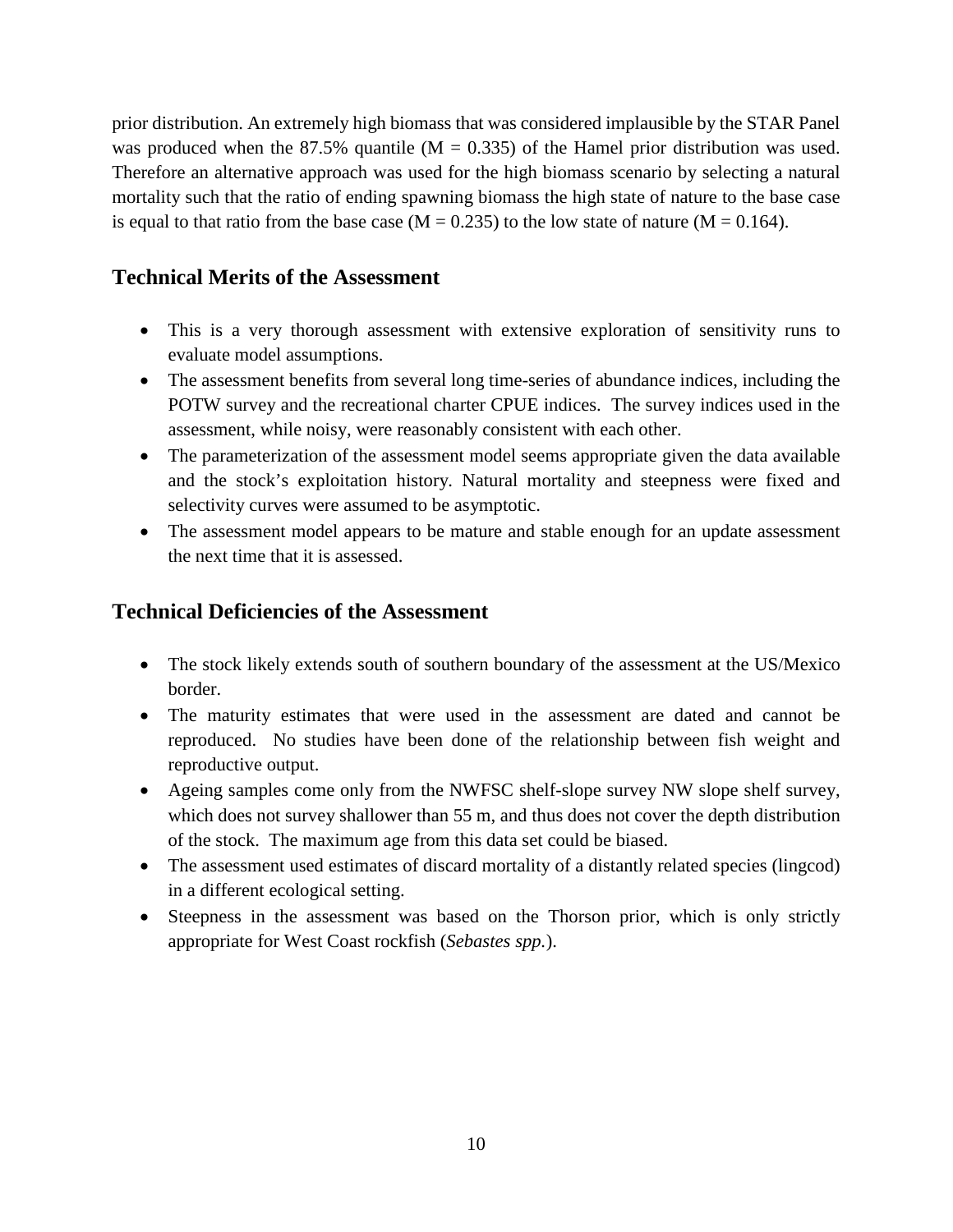#### **Areas of Disagreement Regarding STAR Panel Recommendations**

*Among STAR Panel members (including GAP, GMT, and PFMC representatives):*

There were no disagreements among the members of the STAR Panel regarding the technical aspects or results of the assessment.

#### *Between the STAR Panel and the STAT Team:*

There were no areas of disagreement between the STAT and the STAR Panel regarding the technical aspects or results of the assessment.

## **Management, Data, or Fishery Issues raised by the GMT or GAP Representatives during the STAR Panel Meeting**

The GAP representative provided extensive information regarding the recreational fishery for California scorpionfish that greatly assisted the STAR Panel in its review. The GMT representative did not raise any data or management issues regarding the California scorpionfish assessment.

#### **Unresolved Problems and Major Uncertainties**

- The stock likely extends south of southern boundary of the assessment at the US/Mexico border. An assessment that covers the range of the stock was not possible because of a lack of assessment data from Mexican waters.
- The natural mortality for California scorpionfish is highly uncertain and the model is sensitive to the assumed value.
- Recruitment is highly variable presumably due to environmental factors, leading to fluctuations stock abundance. It is not known which environmental factors are forcing recruitment variability.
- Fishery-independent surveys are highly variable, and none cover the full spatial extent of the stock.
- Recreational CPUE indices used in the assessment can provide a misleading signal about true population abundance trends.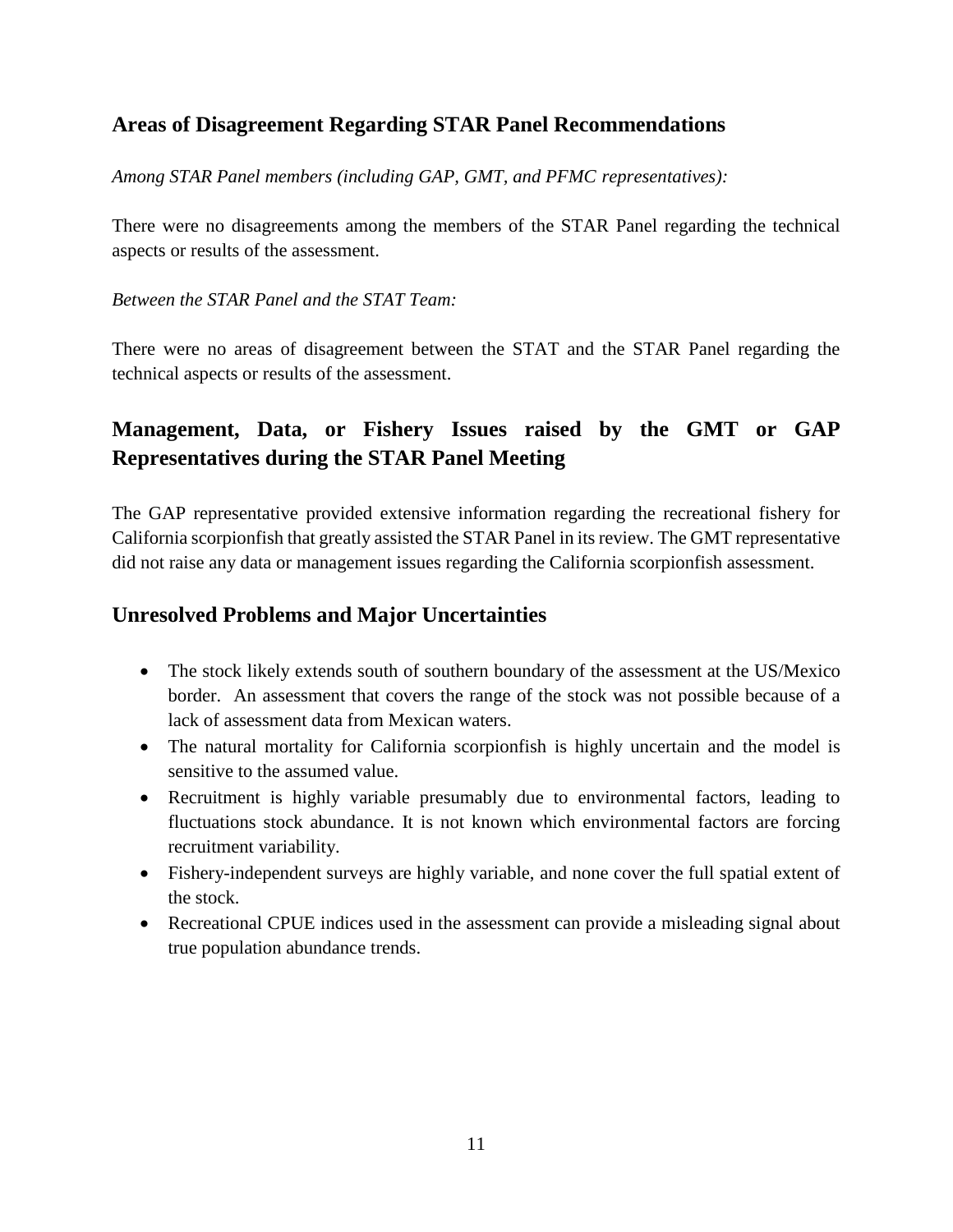#### **Recommendations for Future Research and Data Collection**

- 1. A reproductive biology study of California scorpionfish is needed. The maturity estimates that were used in the assessment are dated and cannot be reproduced. No studies have been done of the relationship between weight and reproductive output. Scorpionfish have a different reproductive strategy than rockfish, and seasonal protection of spawning areas may help maintain reproductive capacity of the stock.
- 2. Although the overall discard California scorpionfish is relatively low, the assessment used estimates of discard mortality of a distantly related species (lingcod) in a different ecological setting. Studies of discard mortality are needed to more accurately parametrize the assessment model.
- 3. The relationship between environmental conditions and recruitment for scorpionfish should be further explored. Preliminary exploration using CalCOFI temperature data suggested that a relationship existed, but other time series may correlate more strongly given that scorpionfish are a nearshore species. Scorpionfish appear to be a relatively hardy and adaptable species and may expand northward in a warming climate.
- 4. Ad hoc criteria are used to identify a threshold when applying the Stephens and MacCall method of selecting records for CPUE index development. Further research is needed to determine whether threshold selection criteria can be optimized.
- 5. Modeling discard as a separate fleet, as was done for California scorpionfish, is a simple and intuitive approach, but the strengths and weaknesses of this approach are unclear. This method should be compared to the more standard approach of modeling discard with retention curves to ensure the model results are not strongly affected by the method used.
- 6. The Markov chain Monte Carlo (MCMC) method implemented in Stock Synthesis is not reliable in many cases. Characterizing uncertainty of the final assessment model is important, and MCMC offers advantages over asymptotic approximations using the Hessian or likelihood profiles.
- 7. Several alternative approaches were used this year to construct decision tables and some approaches may be better than others. The stock assessment TOR should outline the various methods that can be used, and provide recommendations if possible on preferred approaches.
- 8. Additional biological information (sex, otoliths, depth distribution) should be collected for California scorpionfish during the Publicly Owned Treatment Works (POTWs) trawl